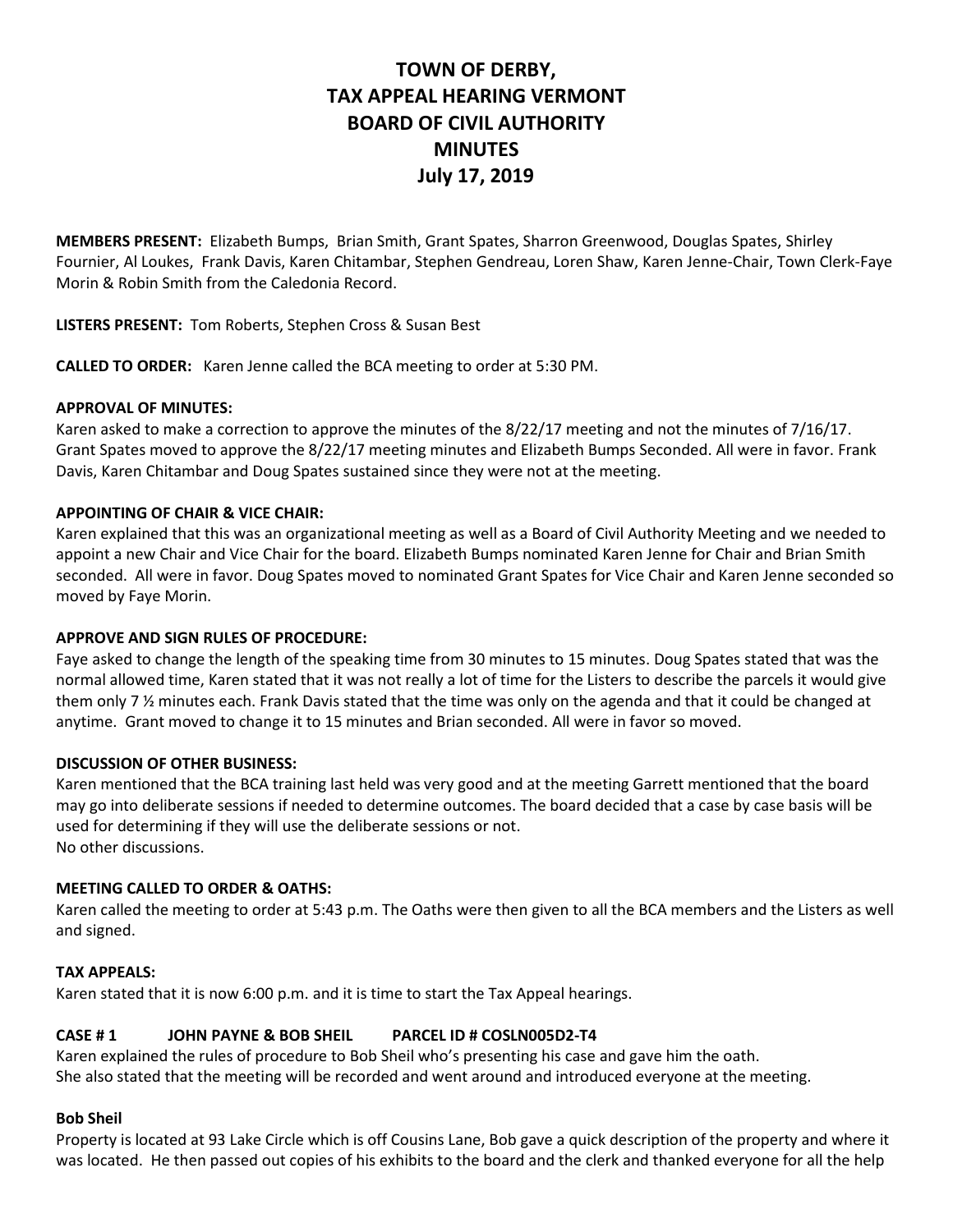and in explaining everything. They purchased the property about a year ago and paid \$108,000. The Listers current value of the property is set at \$150,000. Bob looked at the Appraisal value estimated and the price it will bring when selling, and is using Exhibits 1, 2 & 3 to help with his case. Exhibit #1 - Vermont Statutes – estimated fair market value, Exhibits 2 & 3 presented in the packets are case in court from the City of Rutland and the Town of Norwich on Fair Market Value and the burden is on him to prove it sold and what the fair market value is. The Listers assessment needs to be equally with other surrounding properties. \$75,000 for a 100' wide access to the lake not used year round, no access for boats and not exclusive approximately 25 people, others have year round access, boat access and no people so these assessments are not equal. My access is much more restricted than others and we pay the same with a \$75,000 access rate, which I explained in the exhibits provided and that doesn't make sense. Bob then explained that the Lake Memphremagog Cottage Assoc. was not assessed evenly, each of the owners own 1/8 interest in the land for a total of 1.41 acres. He then read the letter provided in his packet. Also it doesn't seem fair to charge \$75,000 to every owner it should be \$75,000 total prorated among the 8 owners at \$9,375.00 each. He then thanked everyone for listening.

# **Listers – Sue Best**

Sue handed out information packets. She stated that the Lake Association parcel has to be reactivated the parcel was closed in 2007 after the reappraisal. Listers could not find where the land had been charged taxes for so the figure was added to cover the 1.41 acres of land. Lake access is access to the Lake and Lake Frontage is when you have frontage on the lake.

Exhibit's #1 Payne/Sheil Listers card and gave a description of the Listers card.

- # 2 Schumacher Listers Card.
- # 3 Warranty Deed shows the 1/8 interest in and to the land consisting of 1.41 acres.
- #4 Closed Parcel Lake Memphremagog Cottage Assoc Listers card.
- # 5 Change of appraisal
- #6 Result of Grievance and # 8 Fair Market Value

Tom Roberts then gave a description of owners with frontage and owners with leased access to the lake, how the appraisal firm broke down the figures to produce the figures for the assessments.

Sue said after much discussion during the grievances of the Lake Cottage Assoc residents, the parcel was being reopened. The issue is still being worked on. Karen then reviewed the procedures the Listers went through to reopen the parcel. The State has a lease every 5 years that is renewed also a yearly fee for the leased land according to size according to Al Loukes he stated that the leases are recorded with the Town. Listers do not have all the information from all the States leases and who has them and how often they change or are updated. Tom said that the Lake leases are different than the 100' lake frontage accesses owned interest. Sue stated that the \$75,000 lease accesses were reduced to \$60,000. Doug Spates then said that he wants clarification, the land is now valued at \$480,000 which would be \$60,000 per 8 land owners according to the Listers. Sue said yes. Frank Davis asked if along with the deed comes with access to 100' Lake frontage access. Brian asked how expensive the lease is Bob didn't have the answer to that. Karen asked to wrap this up and said that there will be 3 BCA inspectors that will go and view the property and the lake access and the procedure from there, and asked him to leave his contact information with the clerk. **Karen apologized for the delay! Appeal started at 6:40 p.m.**

# **Case # 2 Wal-mart Presented by Andrew Hood Karen gave Andrew the oath and explained the procedure.**

# **CASE # 2 WAL-MART PARCEL ID # NDRT5017G3-T**

Andrew Hood is representing Wal-Mart and is an attorney but is here as a non-licensed attorney (he is not licensed in the state of Vermont) he is here as a representative of Wal-Mart. Property Located at 115 Seymour Drive. Andrew gave a description of the property and its value. He handed out a packet with information and went through the packet, it has 13 comparable sales some in the area and some are just comparable buildings. Karen Chitambar asked if he minded not going through all the comparables they were given the packet and are prepared to ask questions. Doug Spates stated that the comparables presented were all dated in 2013, 2014 and 2015 and one in 2016 which are not really close to the age of our Towns store. Andrew said that there are not a lot of sales with new buildings. There really are not enough sales to compare. Frank Davis said the 13 exhibits don't compare in size, some are 48,000 sq ft to 10,000 sq foot smaller than our store, these exhibits are comps that don't compare with our store and that he needs to present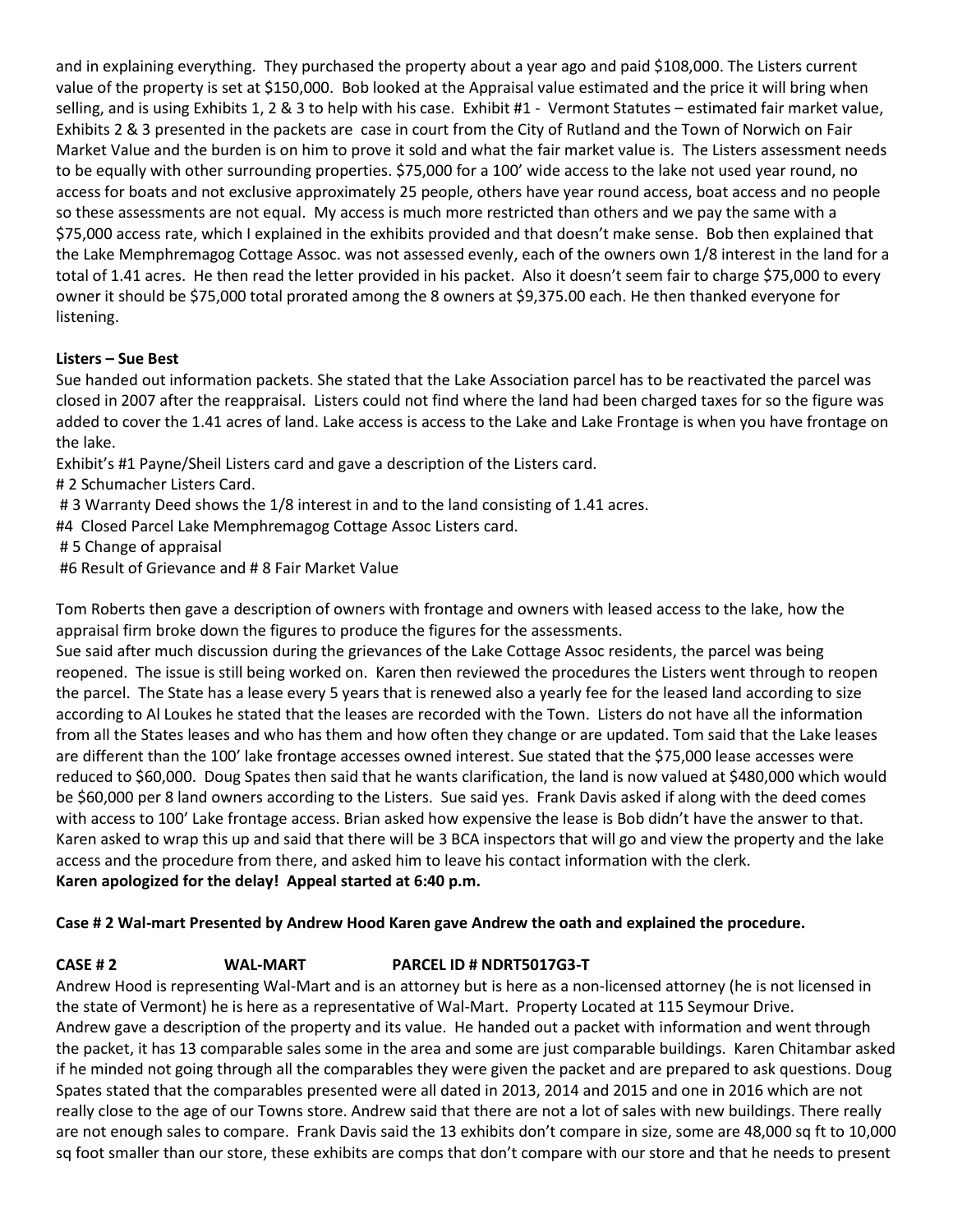comps comparable to our store. Frank said that it looked like he just chose examples on ones that are not in business, older and smaller than Derby's store. It also looks like you gave us comps that are for sale or closed. Andrew said that as the size increases the value goes down, that there were no comparable properties. Frank stated again that he has chosen something that doesn't really seem comparable.

Andrew stated that there really isn't anything that close to compare with this one 150,000 sq foot built within 3 years. Karen asked for documentation from Wal-Mart stating that he was representing them for the grievance; Sue said that they have seen documentation.

# **Listers:**

Sue stated that on Wal-Mart's Listers card the sketch is not accurate but if anything it is less the square footage on the sketch. Sue gave a description of the property and how it was valued.

Exhibit # 1 Derby - Listers Card, #2 Shattuck Hill Investments - Listers Card, # 3 Schematic - building contractor reviewed the plans with the Listers and measurements, # 4 Permit and Engineers narrative - which includes the construction value and approximate sq ft, # 5 Kansas Court decision – comparables, #6 Haverhill NH property card from Wal-Mart & #7 & 7B Court decision - comparables, cost approach and appeals.

Mr. Hood feels that a reduction \$1.5 million or of \$70 per square foot instead of \$80 per square foot.

Grant asked if last year was the first year grieved from Wal-Mart Sue answered yes.

Sue said we enter the numbers in and the software puts out a figure.

Karen asked if there were any other questions and said that there will be 3 BCA inspectors that will go and view the property and the lake access and the procedure from there, and asked him to leave his contact information with the clerk. Karen asked what percentage of the Grand List is Wal-Mart. Sue said I can't answer that.

PAYNE/SHEIL CASE: INSPECTION COMMITTEE will be Chair Brian, Sharon, Elizabeth & Doug on July 29<sup>th</sup> at 3:00 p.m. WAL-MART CASE: INSPECTION COMMITTEE will be Chair Frank, Karen J, Grant & Karen C on July 23<sup>rd</sup> at 8:00 a.m. Meeting recessed till August  $19<sup>th</sup>$  at 5:30 p.m.

Karen moved to recess at 7:23 p.m.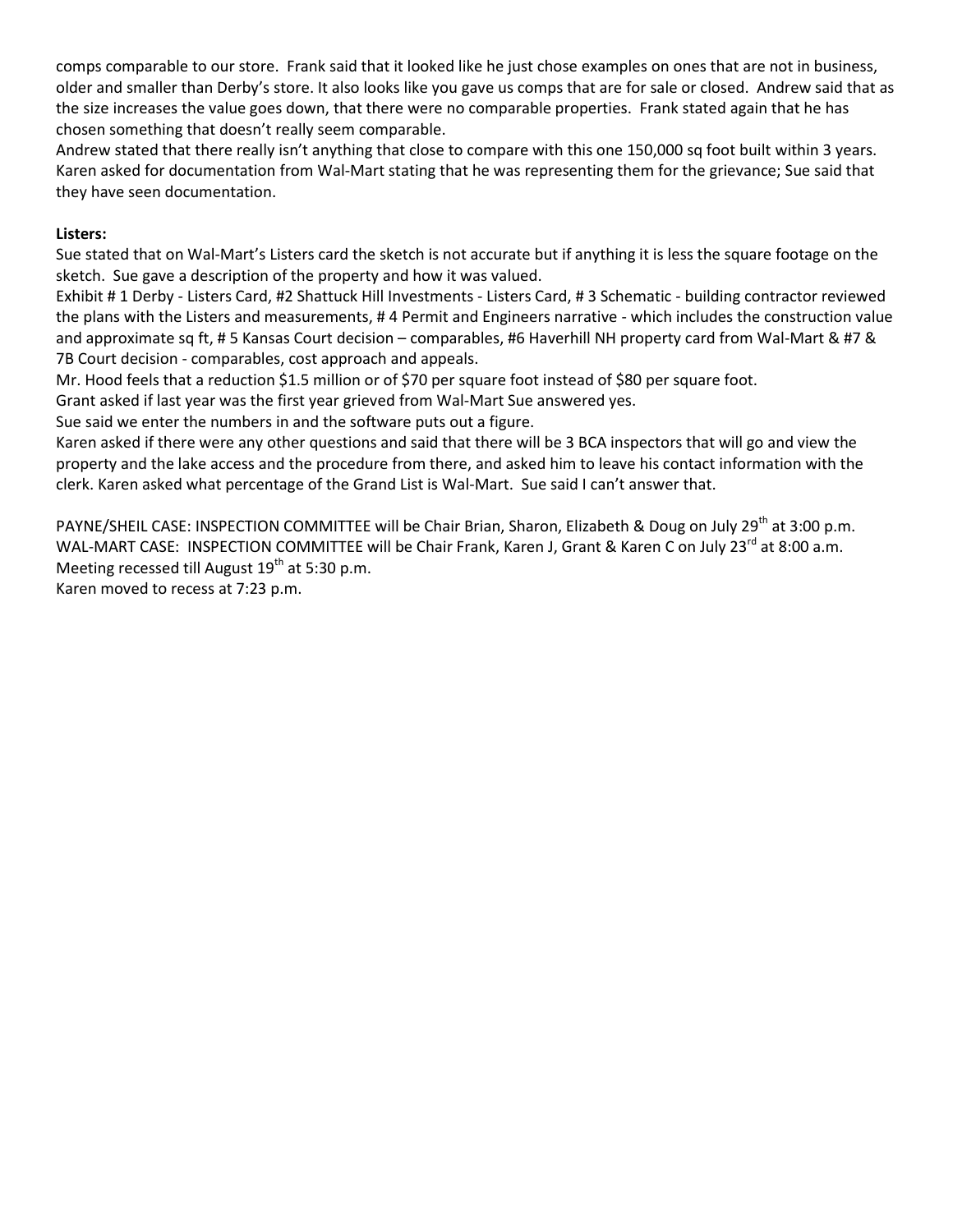# **TOWN OF DERBY, VERMONT BOARD OF CIVIL AUTHORITY TAX APPEAL HEARING MINUTES AUGUST 19, 2019**

**MEMBERS PRESENT:** Elizabeth Bumps, Brian Smith, Grant Spates, Sharron Greenwood, Douglas Spates, Shirley Fournier, Frank Davis, Karen Chitambar, Stephen Gendreau, Karen Jenne-Chair, Town Clerk-Faye Morin, Robin Smith, Caledonia Record, Listers: Sue Best, Stephen Cross & Tom Roberts; Andrew Hood, Appellant

Karen Jenne, Chair Meeting Re-Opened 5:30 p.m.

#### **JOHN PAYNE & ROBERT SHEIL PROPERTY 95 LAKE CIRCLE UNIT # 4 COSLN005D2-T4**

**Committee:** Chair Brian Smith, Sharon Greenwood, Elizabeth Bumps & Doug Spates

Brian Smith read the Inspection Committee Report.

The committee decided to reduce the land value by \$13,000.00. The total assessed value would change from \$127,500 to a total of \$114,500.00. Doug Spates mentioned the new sale of the Tyburski's property bought for \$120,000.00 which is a more desirable property on the lake with better access. Sue stated that if one of the property owners value changes all eight properties should to be reduced by the same and that it needs to be changed for this year's tax bills, so would need to be approved through errors and omissions since bills have already been sent.

Brian Smith moved to reduce the land by \$13,000.00 and Doug Spates seconded. All were in favor.

#### **WALMART 115 SEYMOUR DR. NDRT5017G3-T**

**Committee:** Chair Frank Davis, Karen Chitambar, Grant Spates and Karen Jenne

Frank Davis read the Inspection Committee Report.

The Committee found the building to be in excellent condition, good as new.

After reviewing the building, the committee questioned the Listers on why the grade of the building was set at a C+ and not higher since it was brand new. Listers mentioned that they have never assessed a building of its size; it wasn't a fancy building and as a group decided to start at a C+ and then leave it up to the reappraisal firm in a few years to adjust the building if needed. The Committee chose to leave the assessed value as it is.

Andrew Hood stated after hearing the committee he felt that he was in favor with the Listers and that the assessed value should stay the same and not go up in value. He could not find any new information or comps to provide the committee.

Frank Davis made a motion to leave the listed value the same and Grant Spates seconded. All were in favor. Meeting Closed at 6:50

Karen Jenne asked the board to set rates per hour and mileage for this year's inspections. Rates and mileage approved to stay the same.

Meeting adjourned at 6:54 p.m. *Faye Morin, BCA Clerk Unofficial until approved by board*